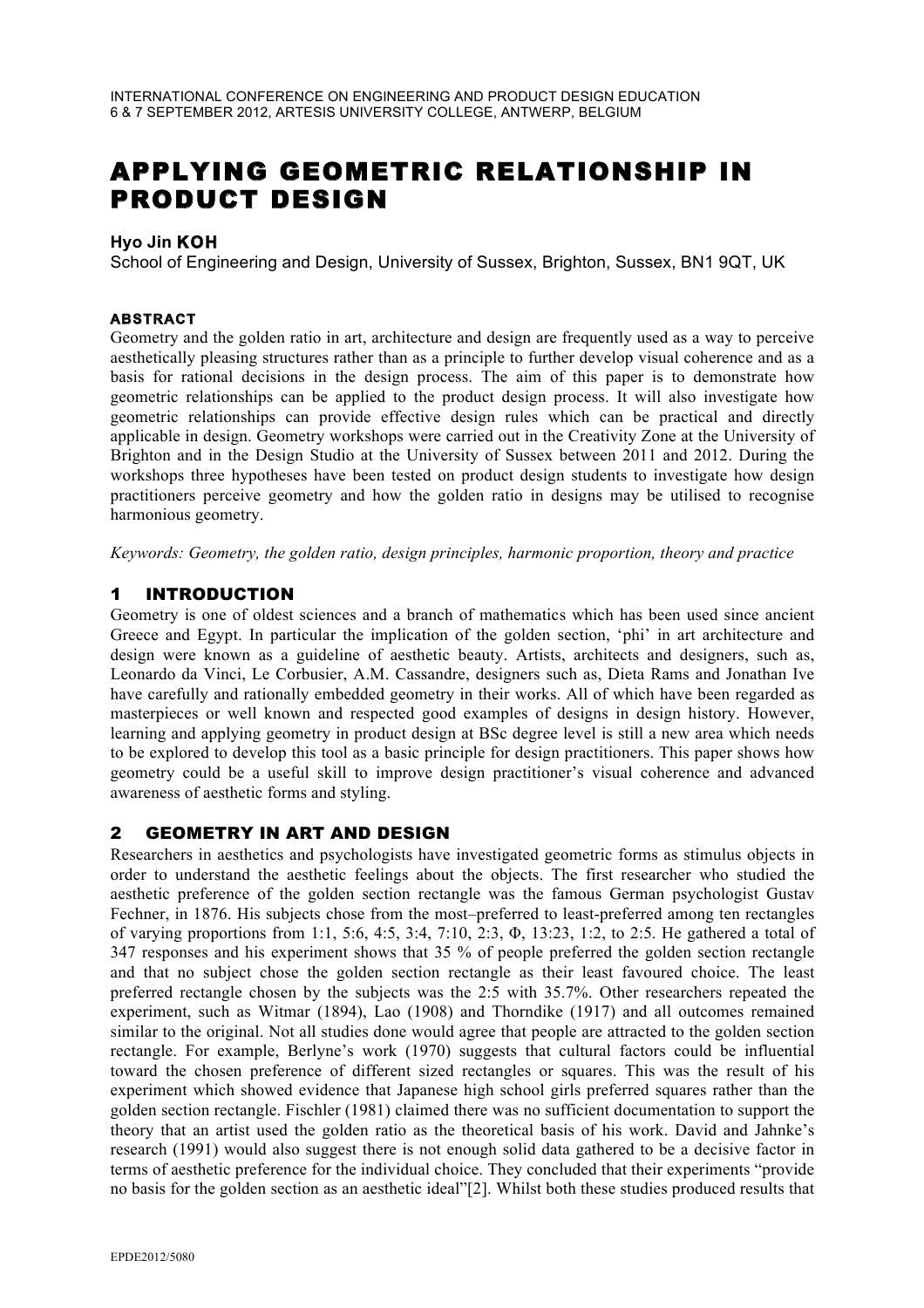seem to place less emphasis on the golden ratio as a design concept the results are by no means conclusive in any way. Fischler, and David and Jahnke in their own words both mention a lack of sufficient data when attempting to write a conclusion to their research. This does not constitute conclusive proof of anything. There are as many, if not more, examples of the reverse actually being the case. Others, such as Jay Hambidge -who analyzed Greek vases based on his theory of 'Dynamic symmetry'- discovered that the root rectangles ( $\sqrt{2}$ ,  $\sqrt{3}$ ,  $\sqrt{4}$  and  $\sqrt{5}$ ) and the golden section rectangle were used for Greek vase design. He suggested that ancient Greek artists and designers were consciously experimenting with geometry and frequently used the golden ratio and the root rectangles all of which are deeply embedded in ancient Greek design. Whilst not all of le Corbusier's works exhibited the use of geometry and the golden ratio deliberately, many of his works such as Chaise Lounge (1929), Façade of the Arsenal of the Pirates (1931) and Villa Savoye (1931) were his examples of applying the golden ratio. More recently Kimberly Elam in her book 'Geometry of Design' describes how geometry can be a useful tool for analyzing designs. A number of graphic designs and product designs were carefully analysed by applying geometry and the golden ratio.



*Figure 1. L'intransigeant poster [3]*

For example, A.M Cassandre' L'intransigeant Poster in 1925 (see figure 1), illustrates how artistic creativity had been expressed under consciously planned geometric composition, proportion and harmonious subdivisions. All this may suggest that this geometric process in product design could help students to improve their visual coherence and harmonise design forms. The visual format of the original poster shows a square inside of a root two rectangle with the face and neck organized inside of the square.



*Figure 2. Geometric analysis of L'intransigeant poster [3]*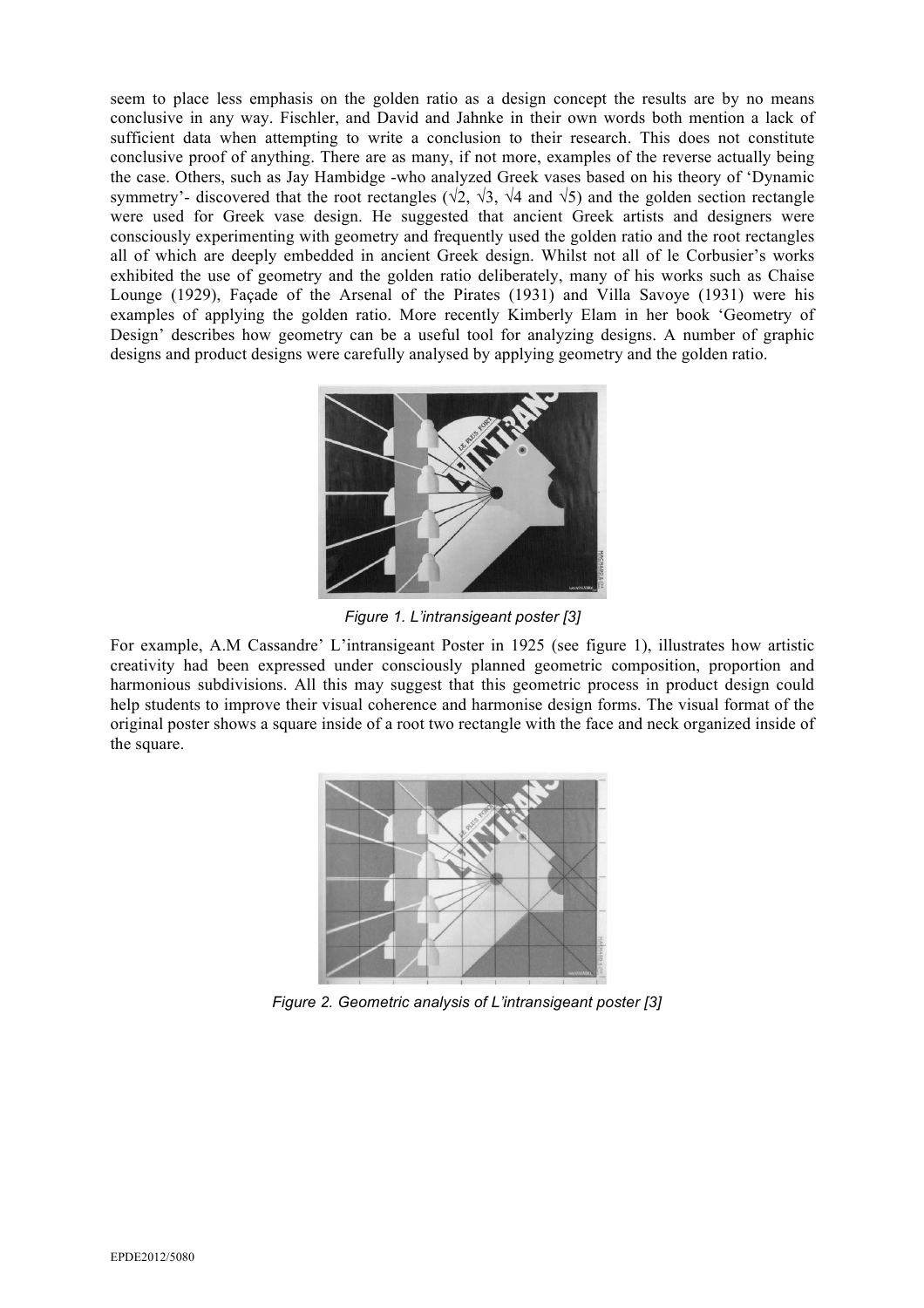

*Figure 3. Geometric analysis of L'intransigeant poster* 

To illustrate how every element of Cassandre's designs used geometric harmony figure 2 shows subdivisions of the poster within 48 small squares and diagonals of the square in side of the root 2 rectangle. The 'L' displays at the centre of the poster while the angle of the text, 'L'INTERANS' and the neck lines are carefully designed to be paralleled within dynamic motion. In particular figure 3 shows how Cassandre utilized the more aesthetically pleasing notion of the circle to attract viewers attention. All of the circles in figure 3 are directly proportionate to each other for example the head circle is 4 times the ear circle etc. [3].

#### 3 APPLYING GEOMETRIC ANALYSIS IN PRODUCT DESIGN

Geometry workshops were carried out in the Creativity Zone at the University of Brighton and in the Design Studio at the University of Sussex between 2011 and 2012 two times (2 hours each). The workshop was designed to introduce a group of 35 second and third year BSc Product Design students  $(1/3<sup>rd</sup>$  female and  $2/3<sup>rd</sup>$  male) to analyse their own designs using geometry and the golden ratio. The geometry workshop explored ways to expand creativity through a series of exercises, including learning how to use and apply the golden ratio and geometric analysis. This workshop aimed to show students how to be able to apply geometry to their own designs naturally in order to develop visual coherence through geometry practices and to help design practitioners to communicate effectively where necessary - to support design decisions with rational explanation. Ultimately each design practitioner will be able to find their own way towards using geometry as a design tool for stimulating their artistic skills, creativity and sensitivity. The workshop process had three steps: 1) questionnaire, 2) learning geometry and applying geometry to analyse designs and 3) reviewing assignments and discussion regarding the pros and cons of implementing geometry into their own design and how would design practitioners perceive geometry and geometric analysis as effective design rules?

#### **3.1 Questionnaire**

Question 1 – asked students whether they were familiar with the 'golden section', the 'golden ratio', the 'golden mean', the 'golden number' or the 'divine proportion' (these all refer to the same concept). Question 2 – asked students what the specific numerical ratio or proportion of the 'golden section' is. Question 3 – was a test asking students to choose a favourite from 'A' to 'F'. 'C' was the only option which conforms to the Golden Ratio. None of the students were aware of which of rectangle was the golden section rectangle (see figure 4).





Question 4 – students were asked to choose their favourite rectangle between 'A' or 'B'. Rectangle 'A' is the same ratio as the iPod classic (1.67) and 'B' is a rectangle constructed from rectangle 'A' which has been modified to conform to golden ratio proportions  $(1.618)$  (see figure 5).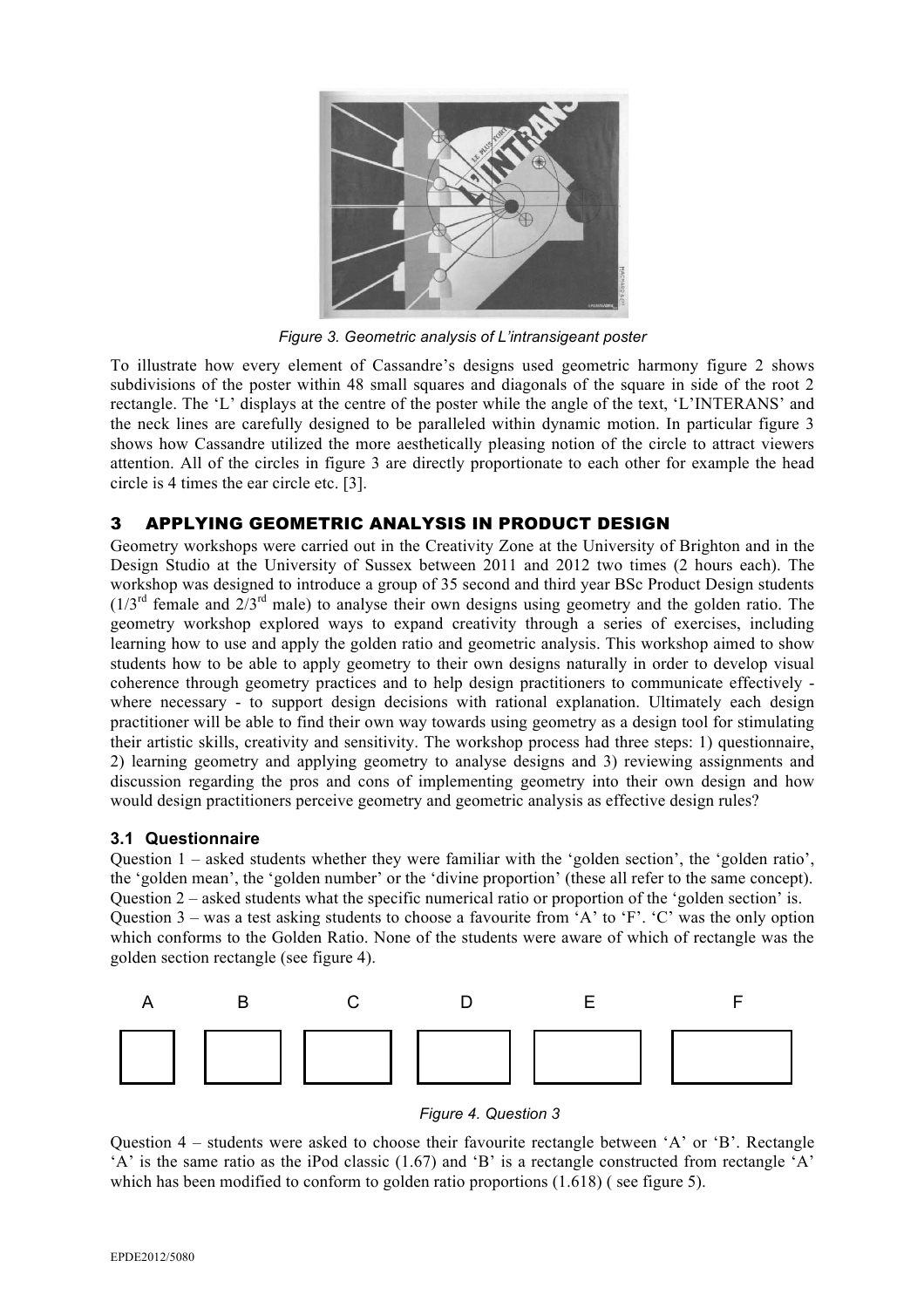

# **3.2 Findings**

35 students completed the questionnaire regarding geometry and the golden ratio. Although the majority (31) of students were familiar with the concept of the golden ratio, only four students knew the value of the golden ratio, '1.618' and four students had not heard about it whatsoever. It appears from data collected in question 3 that the golden section rectangle is most attractive to viewers and the second favourite choice is root two rectangle. The result of question 4 shows that the number of students attracted to the Golden Section rectangle ('B') was 31 of 35, 88.5% of the class. A significantly higher number of students chose the Golden Section rectangle and a mere 11.5% chose the rectangle that does not conform to Golden Ratio principles. This is an important result as one would have expected a much more equal division of choice considering there was no pronounced difference between the sizes of both rectangle options.

# **3.3 Learning geometry and applying geometric analysis to your design**

The students learned how to construct frequently used measures in geometry, such as  $\sqrt{2}$ ,  $\sqrt{3}$ ,  $\sqrt{4}$  and √5 rectangles and the golden section rectangle as well as the golden spiral. After learning the basic geometry, students attempted to apply what they had learned in order to analyse design examples. Three exercises were given to students in order to practice geometric analysis. During the workshops three hypotheses were also tested regarding applying geometry analysis to design.

Hypothesis 1; '*Is an intuitive understanding of what constitutes good design linked to a fundamental relationship of geometry?*', Hypothesis 2; '*Does a formal knowledge of geometric rules and visual coherence improve design skills?*', Hypothesis 3; '*Does bad design result when the geometric rules are ignored*?' Hypotheses 1 was used to examine how their perception is linked to geometry and in particular the golden ratio. Also, if design practitioners show a higher level of visual coherence in their designs, do they use geometry and the golden ratio more effectively? And then, how should design practitioners effectively learn and use geometry and the golden ratio in order to analyse designs and also to develop their visual coherence? Hypothesis 2 investigated how design practitioners perceive this geometric exercise in terms of finding their own personal style and to find out if knowledge of geometric proportion has been helpful to them as designers. For Hypothesis 3, students were asked to try not to use geometry in design in order to experiment with their conception and perception and see how they have progressed. This final hypothesis is to analyse whether geometry is useful to them and how intuitively they apply geometric principles without intending to do so. Thus the students completed four experimental assignments which were designed to test the hypotheses.

Assignment 1 – to apply geometric analysis to your design and find out what your intuitive geometric ratio is.

Assignment 2 – to refine your original design through applying the golden ratio.

Assignment 3 – to avoid geometric knowledge gained while redesigning your original design.

Assignment 4 – to display all three designs from assignment 1-3 and chose a favourite design and explain the reason for that choice.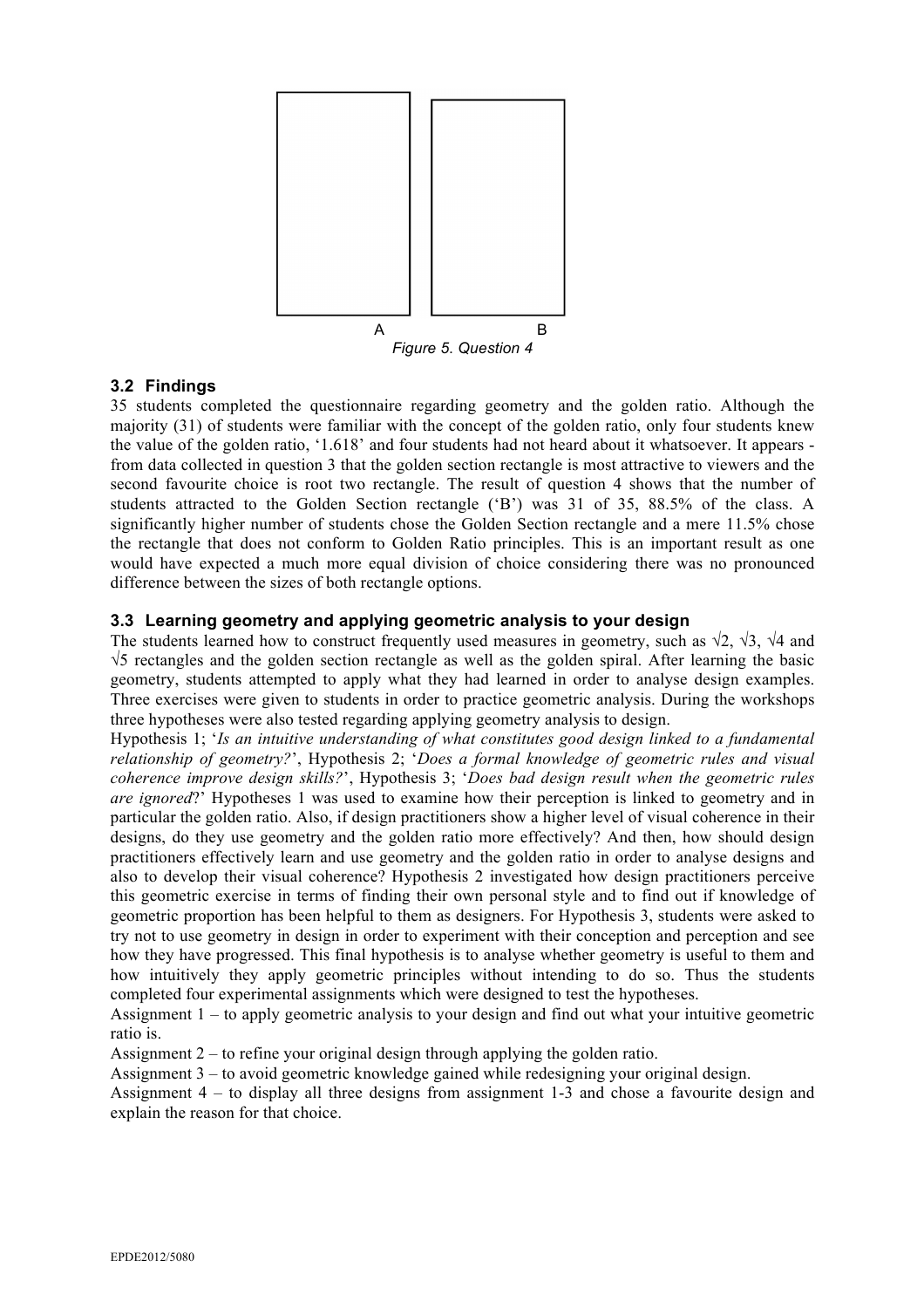# 4 RESULT

24 completed the assignments. 16 students chose their refined original design to conform to the golden ratio as their favourite design and one student chose his favourite design which conforms to root 5 ratio although his original design ratio, 1:1.987 was close to root 4 (see table 1). Only 7 students chose their original designs as their favourite and their design ratios were close to root rectangle ratios and phi group ratios (see the yellow marked ratios in table 2). Although in assignment 2 they did not necessarily express a marked preference for their 'golden ratio' modified designs, 5 of the 7 students chose the golden section rectangle as their favourite in question 3 and 4 of the questionnaire.

| Designs                                                      | Favourite design choice |  |  |  |
|--------------------------------------------------------------|-------------------------|--|--|--|
| Original design                                              | $7(29.1\%)$             |  |  |  |
| Refined original design to conform to the golden ratio       | $16(66.6\%)$            |  |  |  |
| Redesign original design while avoiding geometric principles | $0(0\%)$                |  |  |  |
| Refined design to conform to root 5                          | $1(4.16\%)$             |  |  |  |

| Table 1. Favourite design choice |  |
|----------------------------------|--|
|----------------------------------|--|

The original design ratios of the students' designs show that their intuitive design ratios almost entirely conform to the golden ratio and other common geometric numerical quantities (see table 2). Thus in total 70 % of the students preferred their refined design which conformed to the golden ratio and root 5 ratio. None of the students chose the design from assignment 3 which had no geometrical knowledge applied as their favourite design overall. The results of the hypotheses in fact correlate with the findings from question 3 and 4 of the questionnaire and patently manifest a high number of students inclined to the golden section rectangle. In addition, after having learned about the golden ratio etc, when they were then asked to redesign their original design without using what they had learned about geometry they struggled with the task. It is interesting that once they had designed using geometric principles they found it difficult to work without it. It appears that their intuitive perception of geometry has increasingly emerged and has become a design consideration.

*Table 2. Original design ratios* 

| Ratios                             | 1:1            |                        | $1:1.2$  1:1.3  1:1.4   1:1.5 | 1:1.6           | 1:1.7                                                                       | 1:1.8 | 1:1.9 | 1:2           | 1:2.1 | 1:2.2                    |
|------------------------------------|----------------|------------------------|-------------------------------|-----------------|-----------------------------------------------------------------------------|-------|-------|---------------|-------|--------------------------|
| Frequently                         | 1:1            | 1:1.272                | 1:1.414                       |                 | 1:1.6181:1.732                                                              |       |       | 1:2           |       | 2:2.236                  |
| used                               |                | $(\equiv \sqrt{\Phi})$ | $(=\sqrt{2})$                 | $(\equiv \Phi)$ | $(=\sqrt{3})$                                                               |       |       | $(=\sqrt{4})$ |       | $\left(=\sqrt{5}\right)$ |
| geometric                          |                |                        |                               |                 |                                                                             |       |       |               |       |                          |
| ratios                             |                |                        |                               |                 |                                                                             |       |       |               |       |                          |
| Original                           | $1:1.03$ 1:1.2 |                        |                               |                 | $1:1.404$ $1:1.58$ $1:1.612$ $1:1.72$ $1:1.805$ $1:1.918$ $1:2.09$ $1:2.18$ |       |       |               |       |                          |
| design ratios $ 1:1.008 1:1.23$    |                |                        | 1:1.414                       |                 | 1:1.625 1:1.74 1:1.83 1:1.987                                               |       |       |               |       |                          |
| of the students $1:1.96$ $1:1.231$ |                |                        | 1:1.44                        |                 | $1:1.631$ $1:1.79$                                                          |       |       |               |       |                          |
|                                    |                |                        | 1:1.454                       | 1:1.661         |                                                                             |       |       |               |       |                          |

Three student comments below are typical and exhibit their feelings regarding applying geometry in product design.

*"It is beneficial to have an understanding of geometry in design as it may help the proportion and ratio of your design that previously did not look right before. It is practical and it will take practice to apply it to my own work." - Tala Jarallah, Product Design Year 2, University of Sussex.*

*"It is very interesting to see that behind a beautiful design there is geometry, ratios, shapes. Sometimes it is hard to believe that someone actually planned this geometry into mysterious design…I think it can be very beneficial when you are carrying out a design and something does not feel right you can actually try to apply geometry to your design and "fix" what was wrong with it" - Demosthenis Katsouris, Product Design Year 2, University of Sussex.*

*"Aesthetically it can be good but I am interested to see if geometry and the golden ratio still make the function better" - Catlyn Adams, Product Design Year 3, University of Brighton.*